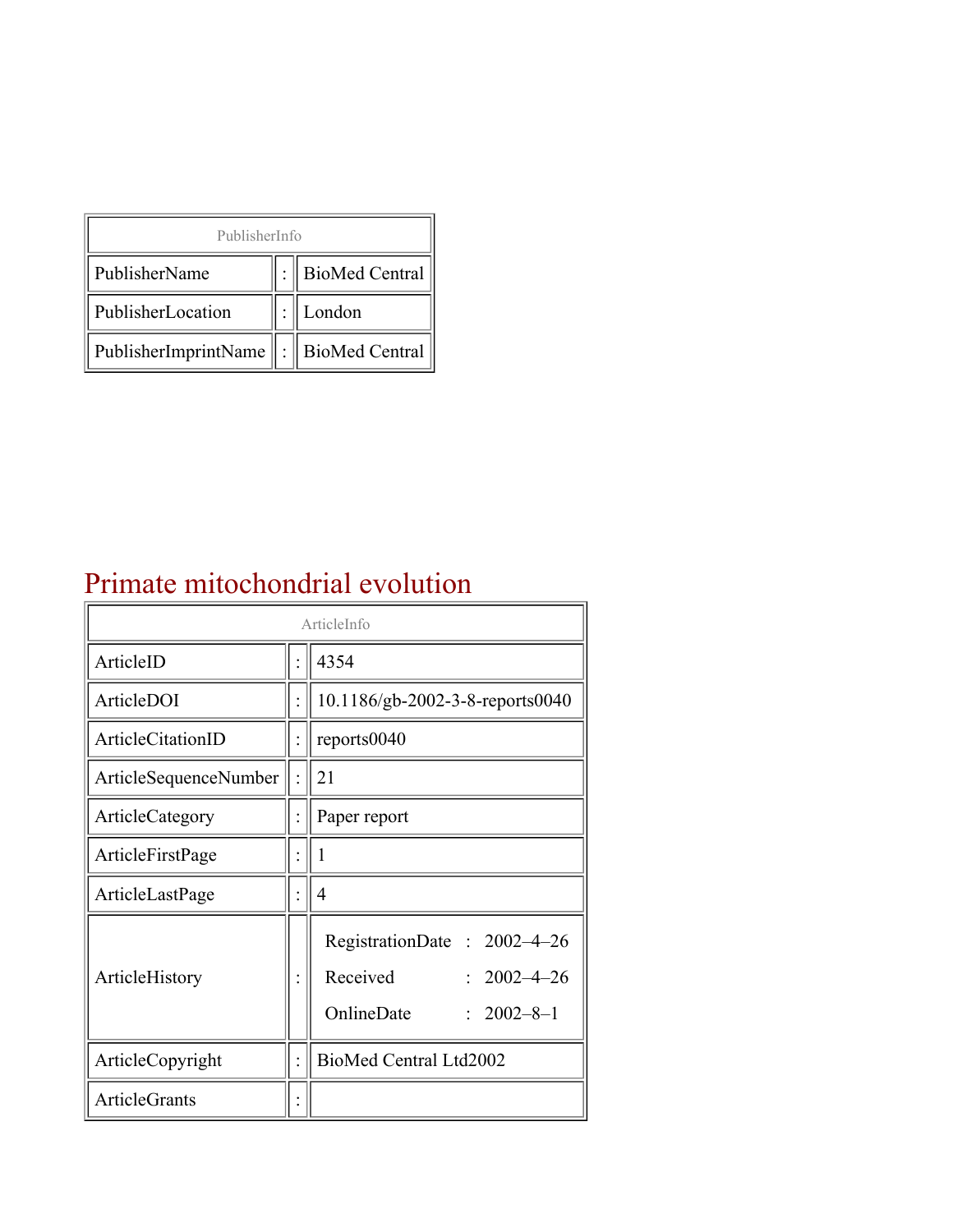#### Diane P Genereux

#### Summary

Disparity between primate phylogenetic trees that are based on mitochondrial versus nuclear DNA is likely to be due to differences between lineages in nucleotide substitution bias in the mitochondrial genomes

## Significance and context

The relationship of the tarsiers (*Tarsius* species) to other primates has long been uncertain. Nuclear DNA data identify *Tarsius* as the sister taxon of the anthropoids (the great apes) but mitochondrial data do not provide robust support for this conclusion. Positive selection, biased nucleotide replacement, or some combination of the two, could be responsible for the discordance between the mitochondrial and nuclear trees. A recently constructed primate phylogeny using retrotransposons provides compelling evidence that the nuclear DNA tree is the true species tree. Although interesting in its own right, confirmation of the true phylogeny does not elucidate the force or forces responsible for the disparity between the mitochondrial and nuclear trees. Schmitz *et al.* have used comparative genome sequence analysis to distinguish between alternative possible explanations.

### Key results

The authors conducted a detailed comparative study of primate mitochondrial genomes. They sequenced the 16,927-nucleotide mitochondrial genome of *Tarsius bancanus,* and acquired complete mitochondrial genome sequences for nine other primates and 13 non-primate mammals from public databases. They aligned both nucleotide and amino-acid sequences and inferred phylogeny by three different methods - maximum parsimony, neighbor joining and maximum likelihood - using the marsupials oppossum and platypus as outgroups. Consistent with historical difficulties in using mitochondrial sequence to infer the true phylogeny of primates, only trees built with protein sequences using maximum parsimony revealed *Tarsius* and the anthropoids as members of a monophyletic group. All three methods revealed a long branch leading to the anthropoids, suggesting rapid evolution in this branch. Differences in rates of evolution between lineages are well known as potential confounding factors to correct phylogenetic inference, resulting in a phenomenon known as long-branch attraction.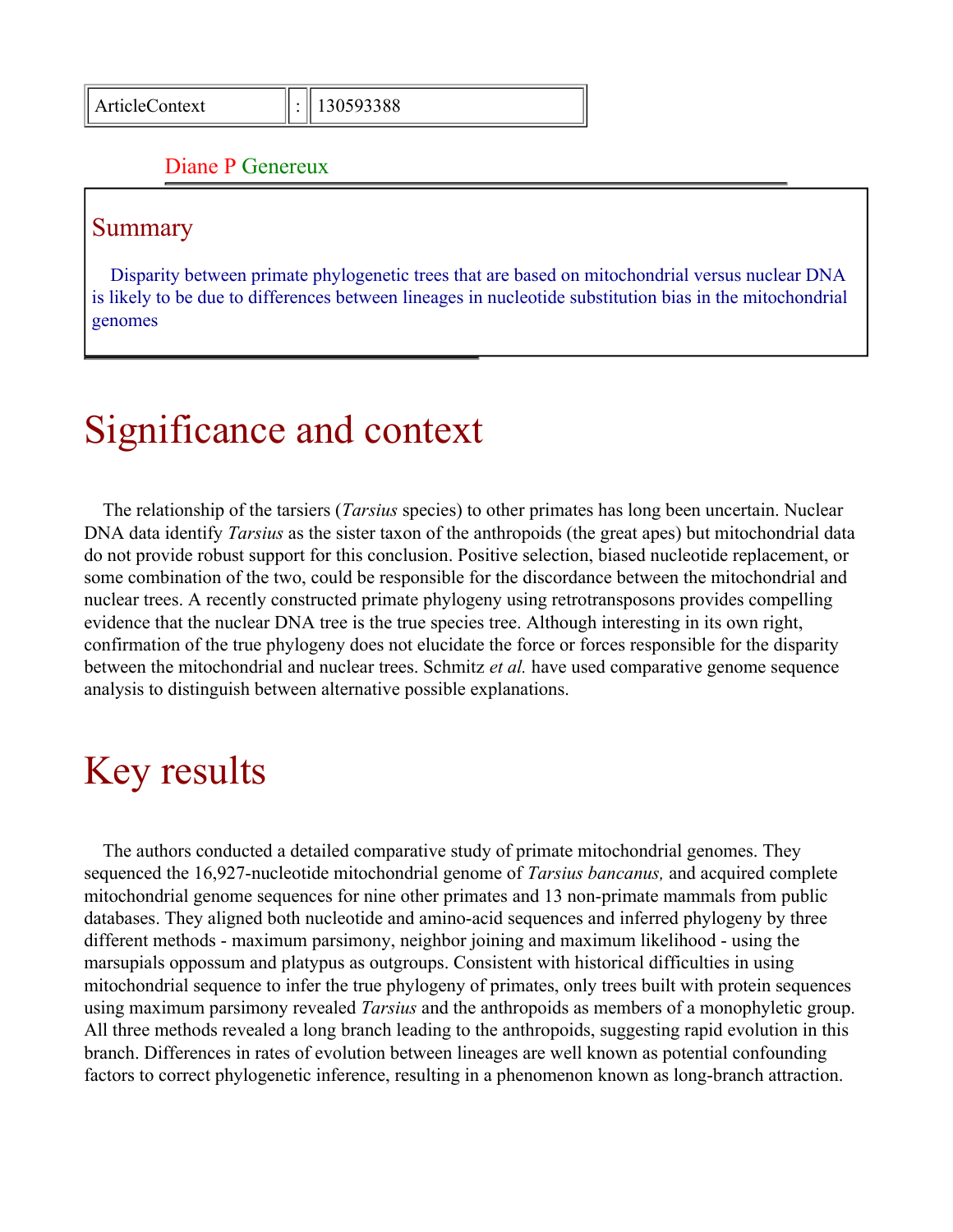One hypothesis to explain rapid evolution along the branch leading to the anthropoids is that the ancestors of these primates experienced a period of intense directional selection. Schmitz *et al.* found evidence of a significant increase in the rate of nonsynonymous  $(K_a)$ , but not synonymous  $(K_s)$ , replacements in the anthropoid mitochondrial lineage compared to the *Tarsius* mitochondrial lineage. This would seem to suggest a period of strong positive selection along the anthropoid line. However, as the authors note, synonymous sites in lineages that diverged long ago are likely to be saturated with mutations, so that the true rate of synonymous substitution can no longer be discerned. This is particularly true for mitochondrial genomes, whose rate of nucleotide substitution tends to be higher than that of nuclear genomes. Indeed, only human and chimpanzee - the phylogenetically closest pair examined - showed a significant difference in Ks. Schmitz *et al*. concluded that the relative rates test was not useful to test the selection hypothesis.

An alternative explanation for the observed accelerated evolution is a period of biased nucleotide mutation along the branch leading to the anthropoids. Comparisons of mitochondrial genome nucleotide composition revealed that *T. bancanus* has a composition characteristic of that of non-primate mammals. There is also a significant trend toward the replacement of T with C and A with C along the branch of the mitchondrial tree leading to the anthropoids. This trend is reflected in the preponderance of A- and T-encoded amino acids in *Tarsius* compared with the anthropoids. Regression analysis revealed a strong correlation between the amino-acid compositions of the *Tarsius* and anthropoid genomes and the 'silent' third-position nucleotide compositions of those genomes. A selection-driven change in amino-acid composition would be expected to affect nucleotide composition at nonsynonymous sites only. Therefore, the correlation between third-position nucleotide and amino-acid composition provides evidence that changes in nucleotide composition along the long branch leading to the anthropoids were driven not by selection but by nucleotide substitution bias.

Finally, Schmitz *et al.* were able to determine that mitochondrial genes transferred to the nucleus retained the base composition they had at the time of transfer, indicating that this biased nucleotide replacement was confined to the mitochondrial genome.

### Links

The *Tarsius bancanus* mitochondrial genome has been deposited in [GenBank](http://www.ncbi.nlm.nih.gov/Genbank/GenbankOverview.html) under accession number AF348159.

### Reporter's comments

The relative rates test is useless when synonymous sites are saturated, so it is typically difficult to determine whether selection or substitution bias is responsible for accelerated evolution in anciently diverged lineages. Schmitz *et al.* cleverly use comparative genomic data to avoid this problem. Future work should seek to determine the specific forces and mechanisms responsible for biased nucleotide substitution in the mitochondrial DNA along the branch leading to the anthropoids.